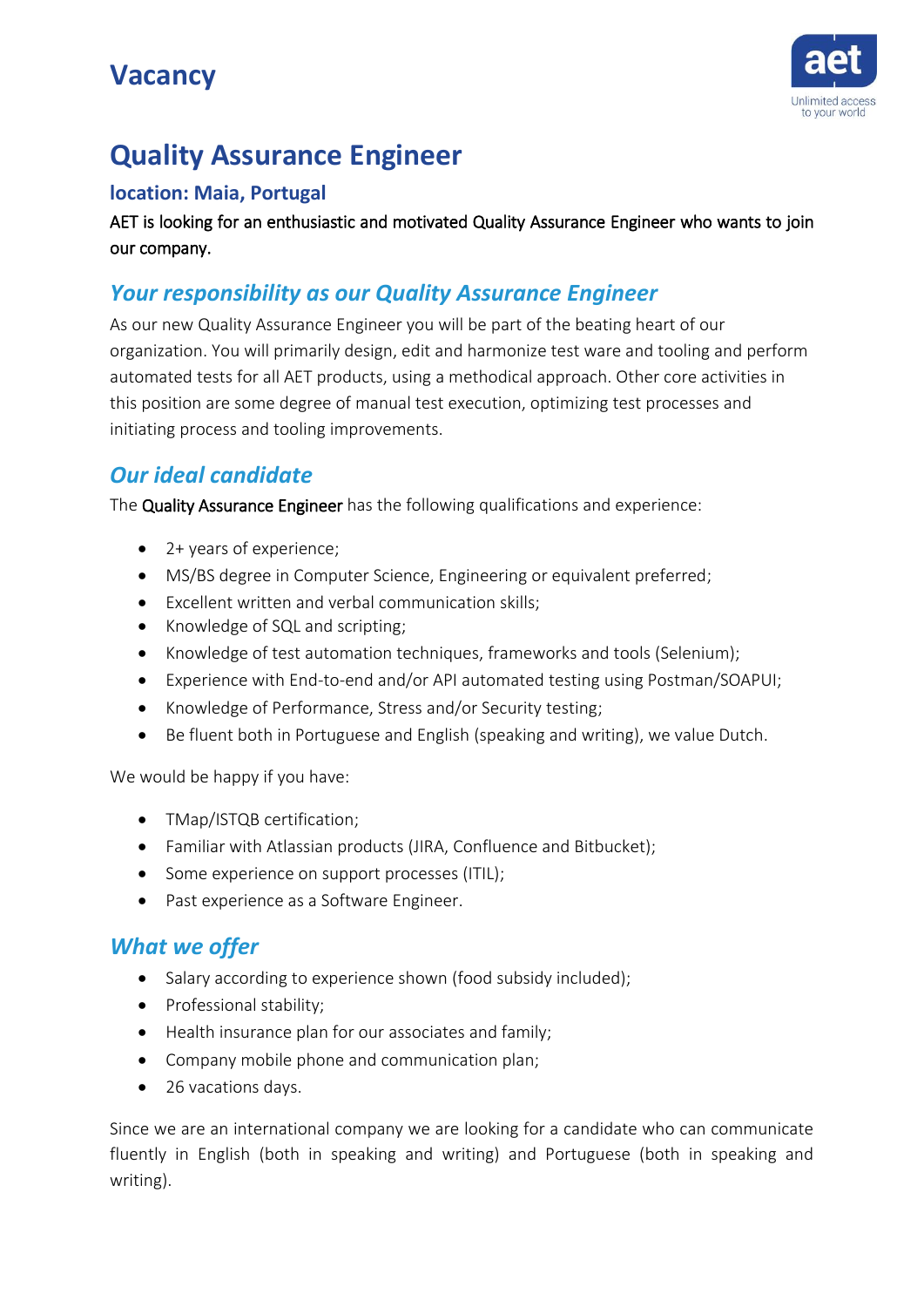### **Vacancy**



### *Security screening & work location*

*In the context of the integrity and reliability of our staff, we may conduct a security screening during the application process. Therefore, we are looking for candidates with a nationality from a country belonging to the EUROPEAN UNION.*

### **We look forward to meeting you!**

If you are interested in this opportunity and feel that you have the relevant skills, qualifications and experience, please send your resume to [hrm@aeteurope.com.](mailto:hrm@aeteurope.com)

### *Need more info?*

We can understand you want to know more about the job. Do not hesitate to give us a call on +351 22 495 0519. Ask for Miguel Martins.